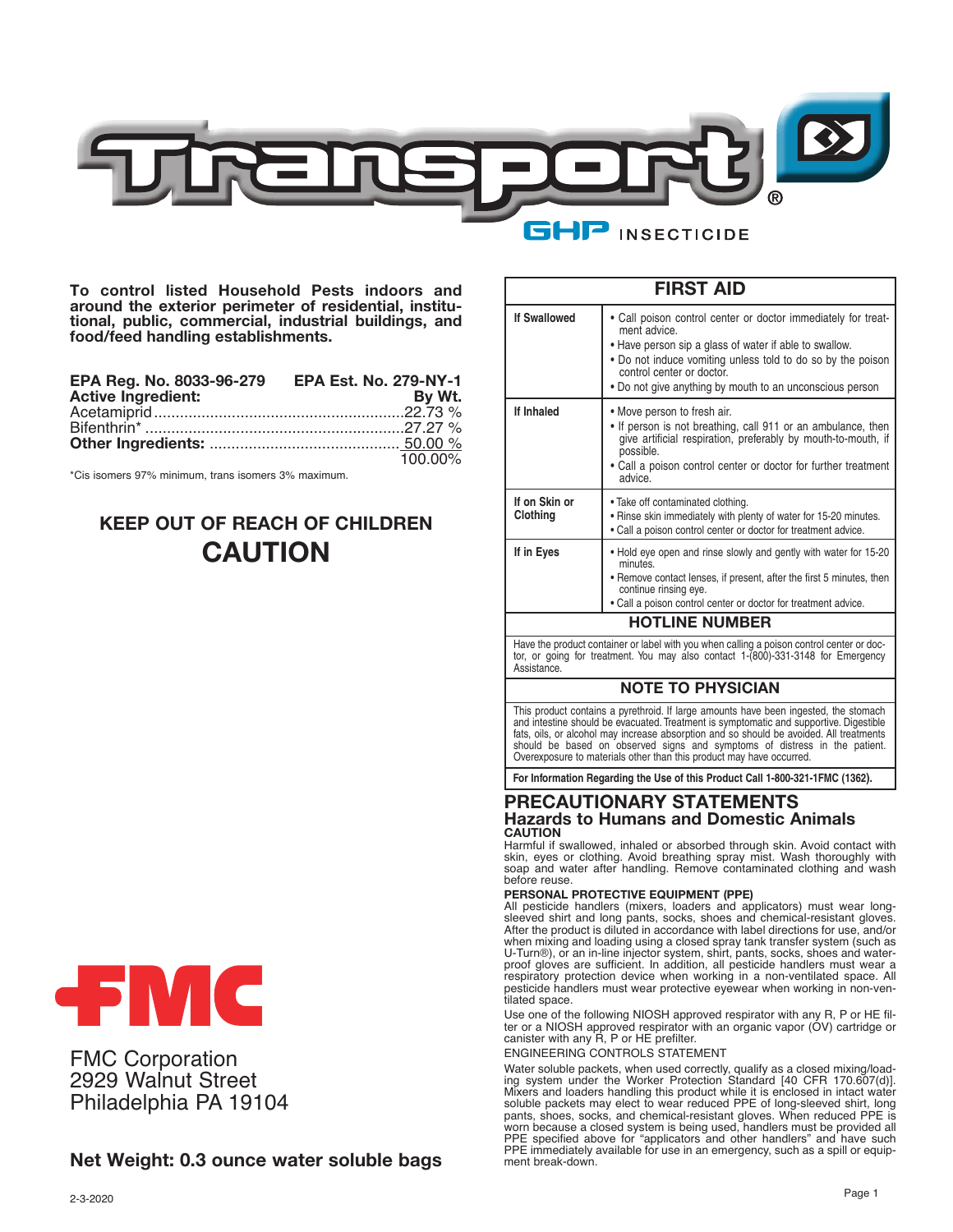When treating adjacent to an existing structure, the applicator must check the area to be treated, as well as immediately adjacent areas of the struc-ture, for visible and accessible cracks and holes to prevent any leaks or significant exposures to persons occupying the structure. People present or residing in the structure during application must be advised to remove their pets and themselves from the structure if they see any signs of leakage. After application, the applicator is required to check for leaks. All leaks resulting in the deposition of termiticide in locations other than those prescribed on this label must be cleaned up prior to leaving the application site. Do not allow people or pets to contact contaminated areas or to reoccupy contaminated areas of the structure until the clean up is completed.

#### **User Safety Recommendations**

Users should wash hands before eating, drinking, chewing gum, using tobacco or using the toilet. Remove clothing immediately if pesticide gets inside. Then wash thoroughly and put on clean clothing. Remove PPE immediately after handling this product. Wash the outside of gloves before removing. As soon as possible, wash thoroughly and change into clean clothing.

### **Environmental Hazards**

This pesticide is extremely toxic to wildlife, fish and aquatic invertebrates. Drift and run-off from treated areas may be hazardous to aquatic organisms in neighboring areas. Care should be used when spraying to avoid fish and reptile pets in/around ornamental ponds. To protect the environment, do not allow pesticide to enter or run off into storm drains, drainage ditches, gutters or surface waters. Applying this product in calm weather when rain is not pre-dicted for the next 24 hours will help to ensure that wind or rain does not blow or wash pesticide off the treatment area. Rinsing application equipment over the treated area will help avoid runoff to water bodies or drainage systems.

This product is highly toxic to bees exposed to direct treatment or residues on blooming crops or weeds. Do not apply this product or allow it to drift to blooming crops if bees are foraging the treatment area.

# **Physical and Chemical Hazards**

Do not apply water-based dilutions of Transport GHP Insecticide to electrical conduits, motor housings, junction boxes, switch boxes or other electrical equipment because of possible shock hazard.

# **DIRECTIONS FOR USE**

It is a violation of Federal Law to use this product in a manner inconsistent with its labeling.

Keep water-soluble packets in this container and store in a cool dry place but not below freezing (32ºF). Do not remove packets from container except for immediate use.

For the following public health pests, do not apply less than the application<br>rates specified on the label: Ants (including Red Imported Fire Ants,<br>Carpenter Ants, and Argentine Ants), Bed Bugs, Bees, Bit Flies, Gnats, Ground-nesting (solitary) bees and wasps, Midges, Mosquitoes, Scorpions, Spider Mites, Spiders (including Black Widow and Brown Recluse), Ticks (including Brown Dog Ticks), Wasps.

### **APPLICATION RATE CHART**

| Application Rate:<br>Number of Transport GHP<br>Water-Soluble Packets | Gals of Water | Concentration of Active<br>Ingredient |
|-----------------------------------------------------------------------|---------------|---------------------------------------|
| 1 packet $(0.3 oz)$                                                   | 1 gallon      | 0.11% Active Ingredient               |
|                                                                       |               |                                       |

### **Dilution Chart**

**Dilution Chart for Perimeter Barrier Applications Around Structures**

|                                                | Transport GHP 0.3 ounce water soluble bags to add |           |           |            |
|------------------------------------------------|---------------------------------------------------|-----------|-----------|------------|
| <b>Application Volume</b><br>per 1,000 sq. ft. | <b>Total Mix volume</b>                           |           |           |            |
|                                                | 1 Gallon                                          | 3 Gallons | 5 Gallons | 10 Gallons |
| 1.0 gal/1,000 sq. ft                           | 1 packet                                          | 3 packets | 5 packets | 10 packets |
| 2.0 gal/1,000 sg. ft                           |                                                   |           |           | 5 packets  |
| 2.5 gal/1,000 sq. ft                           |                                                   |           | 2 packets |            |
| 3.0 gal/1,000 sq. ft                           |                                                   | packet    |           |            |
| 5.0 gal/1,000 sg. ft                           |                                                   |           | 1 packet  | 2 packets  |

#### **Instructions for Using Water Soluble Packages Directly into Spray Tanks:**

Water Soluble Packages (WSPs) are designed to dissolve in water. Agitation may be used, if necessary, to help dissolve the WSP. Failure to follow handling and mixing instructions can increase your exposure to the pesticide products in WSPs. WSPs, when used properly, qualify as a closed mixing/loading system under the Agricultural Worker Protection Standard [40 CFR 170.607(d)].

Handling Instructions

Follow these steps when handling pesticide products in WSPs.

1. Mix in spray tank only.<br>2. Handle WSP(s) in a manner that protects package from breakage and/or<br>unintended release of contents. If package is broken, put on PPE required<br>for clean-up and then continue with mixing instru

3. Keep the WSP(s) in outer packaging until just before use. 4. Keep the WSP dry prior to adding to the spray tank.

- 5. Handle with dry gloves and according to label instructions for PPE. 6. Keep WSP intact. Do not cut or puncture WSP.
- 
- 7. Reseal the WSP outer packaging to protect any unused WSP(s).

#### Mixing Instructions

Follow the steps below when mixing this product, including if tank mixed with other pesticide products. If being tank mixed, the mixing directions 1 through 9 below take precedence over the mixing directions of the other tank mix<br>products. WSPs may, in some cases, be mixed with other pesticide products<br>so long as the directions for use of all mixed products do no conflict. Do ing mixing directions.

1. If a basket or strainer is present in the tank hatch, remove prior to adding the WSP to the tank.

2. Fill the tank with water to approximately one-third to one-half of the desired final volume of spray.

3. Stop adding water and stop any agitation.

4. Place intact/unopened WSP(s) into the tank.

5. Do not spray water from a hose or fill pipe to break or dissolve the WSP(s). 6. Start mechanical and recirculation agitation from the bottom of tank with-out using any overhead recirculation, if possible. If overhead recirculation cannot be turned off, close the hatch before starting agitation.

7. Dissolving the WSP(s) may take up to 5 minutes or longer, depending on water temperature, water hardness and intensity of agitation.

8. Stop agitation before tank lid is opened.

9. Open the lid to the tank, exercising caution to avoid contact with dusts or spray mix, to verify that the WSPs have fully dissolved and the contents have been thoroughly mixed into the solution.

10. Do not add other allowed products or complete filling the tank until the bags have fully dissolved and pesticide is thoroughly mixed.

11. Once the WSP have fully dissolved and any other products have been added to the tank, resume filling the tank with water to the desired level, close the tank lid, and resume agitation.

12. Use the spray solution when mixing is complete.

13. Maintain agitation of the diluted pesticide mix during transport and application.

14. It is unlawful to use any registered pesticide, including WSPs, in a manner inconsistent with its label.

### **Foam Applications**

The Transport GHP Insecticide dilution may be converted to foam with expansion characteristics from 2 to 40 times for localized control or prevention of pests including ants, bees, wasps or other arthropods harboring in walls, under slabs or in other void areas.

Depending on the circumstances, foam applications may be used alone or in<br>combination with liquid dilution applications. Applications may be made behind<br>veneers, piers, chimney bases, into rubble foundations, into block vo tural voids, under slabs, stoops, porches, or to the soil in crawlspaces, and other similar voids.

Foam and liquid application must be consistent with volume and active ingredient instructions in order to insure proper application has been made. The volume and amount of active ingredient are essential to an effective treatment. At least 75% of the labeled liquid dilution volume of product must be applied, with the remaining percent delivered to appropriate areas using foam application. Refer to label and use recommendations of the foam manufacturer and the foaming equipment manufacturer.

Foam applications are generally a good supplement to liquid treatments in diffi-cult areas, but may be used alone in difficult spots.

Use dry foam (20:1 or greater expansion ratio) for applications to wall voids and stud walls.

Use wet foam (5:1 or lower expension ratio) for applications to soil, including applications to filled porches.

**Mixing table for Transport GHP Insecticide Foam**

| <b>Desired Foam</b><br><b>Expansion Ratio</b> | Amount of<br><b>Transport GHP</b> | <b>Gallons of Water</b> | <b>Finished Foam</b><br>(Gallons) | <b>Finished Foam</b><br>% a.i. |
|-----------------------------------------------|-----------------------------------|-------------------------|-----------------------------------|--------------------------------|
| 4:1                                           | 4 packets                         | 1.0                     |                                   | 0.11                           |
| 10:1                                          | 10 packets                        | 1.0                     | 10                                | 0.11                           |
| 20:1                                          | 20 packets                        | 1.0                     | 20                                | 0.11                           |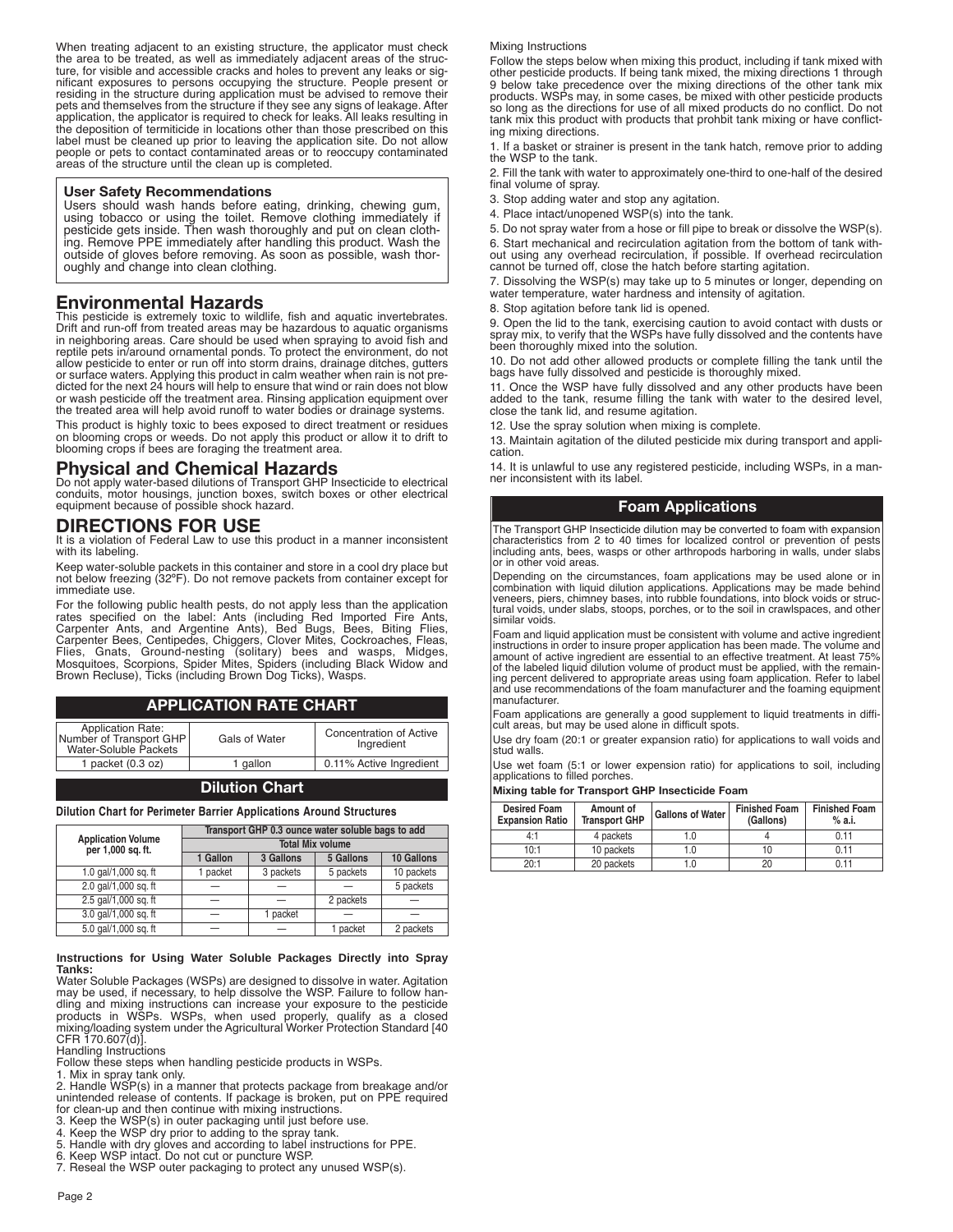# **Household Pest Control – Outdoor Pinstream, Spot, Crack and Crevice or Perimeter Treatment**

|                                                | Ants (including Red Imported<br>Fire Ants, Carpenter Ants, and<br>Argentine Ants) (but excluding                                                                                                                                                                                                                                                                                                                                                                                                                                                                                                                                                                                                                                                                                            | Ground-nesting (solitary) bees<br>and wasps<br>Midges                                                                                                                                                                                                                                                                                                                                                                                                                                                                                                                                                                                                                                                                                                                                                                                                                                                                                                                                                                                                                                                                                                                                                                                                                                                                                                                                                                                                                                                                                                                     |  |
|------------------------------------------------|---------------------------------------------------------------------------------------------------------------------------------------------------------------------------------------------------------------------------------------------------------------------------------------------------------------------------------------------------------------------------------------------------------------------------------------------------------------------------------------------------------------------------------------------------------------------------------------------------------------------------------------------------------------------------------------------------------------------------------------------------------------------------------------------|---------------------------------------------------------------------------------------------------------------------------------------------------------------------------------------------------------------------------------------------------------------------------------------------------------------------------------------------------------------------------------------------------------------------------------------------------------------------------------------------------------------------------------------------------------------------------------------------------------------------------------------------------------------------------------------------------------------------------------------------------------------------------------------------------------------------------------------------------------------------------------------------------------------------------------------------------------------------------------------------------------------------------------------------------------------------------------------------------------------------------------------------------------------------------------------------------------------------------------------------------------------------------------------------------------------------------------------------------------------------------------------------------------------------------------------------------------------------------------------------------------------------------------------------------------------------------|--|
|                                                | Pharaoh ants)                                                                                                                                                                                                                                                                                                                                                                                                                                                                                                                                                                                                                                                                                                                                                                               | Millipedes                                                                                                                                                                                                                                                                                                                                                                                                                                                                                                                                                                                                                                                                                                                                                                                                                                                                                                                                                                                                                                                                                                                                                                                                                                                                                                                                                                                                                                                                                                                                                                |  |
|                                                | Bees                                                                                                                                                                                                                                                                                                                                                                                                                                                                                                                                                                                                                                                                                                                                                                                        | Mosquitoes                                                                                                                                                                                                                                                                                                                                                                                                                                                                                                                                                                                                                                                                                                                                                                                                                                                                                                                                                                                                                                                                                                                                                                                                                                                                                                                                                                                                                                                                                                                                                                |  |
|                                                | Beetles*<br><b>Biting Flies</b>                                                                                                                                                                                                                                                                                                                                                                                                                                                                                                                                                                                                                                                                                                                                                             | Moths<br>Pillbugs                                                                                                                                                                                                                                                                                                                                                                                                                                                                                                                                                                                                                                                                                                                                                                                                                                                                                                                                                                                                                                                                                                                                                                                                                                                                                                                                                                                                                                                                                                                                                         |  |
|                                                | <b>Boxelder Bugs</b>                                                                                                                                                                                                                                                                                                                                                                                                                                                                                                                                                                                                                                                                                                                                                                        | Scorpions                                                                                                                                                                                                                                                                                                                                                                                                                                                                                                                                                                                                                                                                                                                                                                                                                                                                                                                                                                                                                                                                                                                                                                                                                                                                                                                                                                                                                                                                                                                                                                 |  |
| Controls                                       | Centipedes                                                                                                                                                                                                                                                                                                                                                                                                                                                                                                                                                                                                                                                                                                                                                                                  | Silverfish                                                                                                                                                                                                                                                                                                                                                                                                                                                                                                                                                                                                                                                                                                                                                                                                                                                                                                                                                                                                                                                                                                                                                                                                                                                                                                                                                                                                                                                                                                                                                                |  |
|                                                | Chiggers                                                                                                                                                                                                                                                                                                                                                                                                                                                                                                                                                                                                                                                                                                                                                                                    | Sowbugs                                                                                                                                                                                                                                                                                                                                                                                                                                                                                                                                                                                                                                                                                                                                                                                                                                                                                                                                                                                                                                                                                                                                                                                                                                                                                                                                                                                                                                                                                                                                                                   |  |
|                                                | <b>Clover Mites</b><br>Cockroaches                                                                                                                                                                                                                                                                                                                                                                                                                                                                                                                                                                                                                                                                                                                                                          | <b>Spider Mites</b><br>Spiders (including Black Widow)                                                                                                                                                                                                                                                                                                                                                                                                                                                                                                                                                                                                                                                                                                                                                                                                                                                                                                                                                                                                                                                                                                                                                                                                                                                                                                                                                                                                                                                                                                                    |  |
|                                                | Crickets                                                                                                                                                                                                                                                                                                                                                                                                                                                                                                                                                                                                                                                                                                                                                                                    | Springtails                                                                                                                                                                                                                                                                                                                                                                                                                                                                                                                                                                                                                                                                                                                                                                                                                                                                                                                                                                                                                                                                                                                                                                                                                                                                                                                                                                                                                                                                                                                                                               |  |
|                                                | Earwigs                                                                                                                                                                                                                                                                                                                                                                                                                                                                                                                                                                                                                                                                                                                                                                                     | Stink Bugs                                                                                                                                                                                                                                                                                                                                                                                                                                                                                                                                                                                                                                                                                                                                                                                                                                                                                                                                                                                                                                                                                                                                                                                                                                                                                                                                                                                                                                                                                                                                                                |  |
|                                                | <b>Elm Leaf Beetles</b><br>Firebrats                                                                                                                                                                                                                                                                                                                                                                                                                                                                                                                                                                                                                                                                                                                                                        | Ticks (including Brown Dog<br>Ticks)                                                                                                                                                                                                                                                                                                                                                                                                                                                                                                                                                                                                                                                                                                                                                                                                                                                                                                                                                                                                                                                                                                                                                                                                                                                                                                                                                                                                                                                                                                                                      |  |
|                                                | Fleas                                                                                                                                                                                                                                                                                                                                                                                                                                                                                                                                                                                                                                                                                                                                                                                       | Wasps                                                                                                                                                                                                                                                                                                                                                                                                                                                                                                                                                                                                                                                                                                                                                                                                                                                                                                                                                                                                                                                                                                                                                                                                                                                                                                                                                                                                                                                                                                                                                                     |  |
|                                                | Flies                                                                                                                                                                                                                                                                                                                                                                                                                                                                                                                                                                                                                                                                                                                                                                                       | *Not for use in California                                                                                                                                                                                                                                                                                                                                                                                                                                                                                                                                                                                                                                                                                                                                                                                                                                                                                                                                                                                                                                                                                                                                                                                                                                                                                                                                                                                                                                                                                                                                                |  |
|                                                | Gnats                                                                                                                                                                                                                                                                                                                                                                                                                                                                                                                                                                                                                                                                                                                                                                                       |                                                                                                                                                                                                                                                                                                                                                                                                                                                                                                                                                                                                                                                                                                                                                                                                                                                                                                                                                                                                                                                                                                                                                                                                                                                                                                                                                                                                                                                                                                                                                                           |  |
| <b>Where to Apply</b>                          | Apply as a pinstream, spot, crack and crevice, or perimeter<br>spray on and around outside surfaces of residential and non-<br>residential buildings and structures including, exterior siding,<br>foundations, porches, window frames, eaves, patios, garages,<br>areas adjacent or around private homes, duplexes, townhous-<br>es, condominiums, house trailers, apartment complexes, car-<br>ports, garages, storage sheds, and other structures, and other<br>areas where pests congregate or have been seen. While this<br>product is not for use on turf or lawns, adjacent (i.e., perimeter)<br>treatment is permitted, as directed by the Perimeter Treatment<br>Application Rate. Follow Additional Application Restrictions for<br>Residential Outdoor Surface and Space Sprays. |                                                                                                                                                                                                                                                                                                                                                                                                                                                                                                                                                                                                                                                                                                                                                                                                                                                                                                                                                                                                                                                                                                                                                                                                                                                                                                                                                                                                                                                                                                                                                                           |  |
| Perimeter                                      | other penetrations and roof eaves, soffits, and overhangs.                                                                                                                                                                                                                                                                                                                                                                                                                                                                                                                                                                                                                                                                                                                                  | As a perimeter treatment, apply as a continual band up to 10<br>foot wide around the structure and upwards along the founda-<br>tion to a height of up to 3 feet and around windows, doors,                                                                                                                                                                                                                                                                                                                                                                                                                                                                                                                                                                                                                                                                                                                                                                                                                                                                                                                                                                                                                                                                                                                                                                                                                                                                                                                                                                               |  |
| <b>Treatment</b><br><b>Application</b><br>Rate | Apply 0.11% concentration of Transport GHP Insecticide in suf-<br>ficient amount of water (see Dilution Chart) and apply ade-<br>quately to cover 1,000 square feet. Dilutions may be applied<br>at either high or low volumes. Do not apply more than 0.11%<br>finished dilution per 1,000 square feet.                                                                                                                                                                                                                                                                                                                                                                                                                                                                                    |                                                                                                                                                                                                                                                                                                                                                                                                                                                                                                                                                                                                                                                                                                                                                                                                                                                                                                                                                                                                                                                                                                                                                                                                                                                                                                                                                                                                                                                                                                                                                                           |  |
|                                                |                                                                                                                                                                                                                                                                                                                                                                                                                                                                                                                                                                                                                                                                                                                                                                                             | Fill tank 1/4 to 1/3 full with water. Start pump to begin by-pass                                                                                                                                                                                                                                                                                                                                                                                                                                                                                                                                                                                                                                                                                                                                                                                                                                                                                                                                                                                                                                                                                                                                                                                                                                                                                                                                                                                                                                                                                                         |  |
|                                                | agitation and place end of treating tool in tank to allow circula-<br>tion through hose. Add Transport GHP Insecticide bag(s). Add                                                                                                                                                                                                                                                                                                                                                                                                                                                                                                                                                                                                                                                          |                                                                                                                                                                                                                                                                                                                                                                                                                                                                                                                                                                                                                                                                                                                                                                                                                                                                                                                                                                                                                                                                                                                                                                                                                                                                                                                                                                                                                                                                                                                                                                           |  |
|                                                | remaining amount of water. Let pump run and allow recircula-<br>tion through the hose for 2 to 3 minutes.                                                                                                                                                                                                                                                                                                                                                                                                                                                                                                                                                                                                                                                                                   |                                                                                                                                                                                                                                                                                                                                                                                                                                                                                                                                                                                                                                                                                                                                                                                                                                                                                                                                                                                                                                                                                                                                                                                                                                                                                                                                                                                                                                                                                                                                                                           |  |
| Mixing<br><b>Directions</b>                    | For backpacks and handheld sprayers, use the 0.3 ounce sized                                                                                                                                                                                                                                                                                                                                                                                                                                                                                                                                                                                                                                                                                                                                |                                                                                                                                                                                                                                                                                                                                                                                                                                                                                                                                                                                                                                                                                                                                                                                                                                                                                                                                                                                                                                                                                                                                                                                                                                                                                                                                                                                                                                                                                                                                                                           |  |
|                                                | bag. Fill the tank 1/2 full with water. Add Transport GHP<br>Insecticide water soluble bag(s). Agitate tank after adding water                                                                                                                                                                                                                                                                                                                                                                                                                                                                                                                                                                                                                                                              |                                                                                                                                                                                                                                                                                                                                                                                                                                                                                                                                                                                                                                                                                                                                                                                                                                                                                                                                                                                                                                                                                                                                                                                                                                                                                                                                                                                                                                                                                                                                                                           |  |
|                                                | and allow 1 to 2 minutes for bags to dissolve in water. Add<br>reaining water. Close application equipment and agitate or                                                                                                                                                                                                                                                                                                                                                                                                                                                                                                                                                                                                                                                                   |                                                                                                                                                                                                                                                                                                                                                                                                                                                                                                                                                                                                                                                                                                                                                                                                                                                                                                                                                                                                                                                                                                                                                                                                                                                                                                                                                                                                                                                                                                                                                                           |  |
|                                                | shake tank to dissolve any bag remnants in the tank.                                                                                                                                                                                                                                                                                                                                                                                                                                                                                                                                                                                                                                                                                                                                        |                                                                                                                                                                                                                                                                                                                                                                                                                                                                                                                                                                                                                                                                                                                                                                                                                                                                                                                                                                                                                                                                                                                                                                                                                                                                                                                                                                                                                                                                                                                                                                           |  |
|                                                | Transport GHP Insecticide may also be mixed into full tanks of<br>water, but requires substantial agitation to insure uniformity of<br>the dilution.                                                                                                                                                                                                                                                                                                                                                                                                                                                                                                                                                                                                                                        |                                                                                                                                                                                                                                                                                                                                                                                                                                                                                                                                                                                                                                                                                                                                                                                                                                                                                                                                                                                                                                                                                                                                                                                                                                                                                                                                                                                                                                                                                                                                                                           |  |
| Repeat<br>Applications                         | Retreatment may be necessary to achieve and/or maintain con-<br>trol during periods of high pest pressure. Repeat application is<br>necessary only if there are signs of renewed insect activity.                                                                                                                                                                                                                                                                                                                                                                                                                                                                                                                                                                                           |                                                                                                                                                                                                                                                                                                                                                                                                                                                                                                                                                                                                                                                                                                                                                                                                                                                                                                                                                                                                                                                                                                                                                                                                                                                                                                                                                                                                                                                                                                                                                                           |  |
|                                                | make applications during rain.                                                                                                                                                                                                                                                                                                                                                                                                                                                                                                                                                                                                                                                                                                                                                              | Do not water the treated area to the point of runoff. Do not                                                                                                                                                                                                                                                                                                                                                                                                                                                                                                                                                                                                                                                                                                                                                                                                                                                                                                                                                                                                                                                                                                                                                                                                                                                                                                                                                                                                                                                                                                              |  |
| <b>Restrictions</b>                            | pests.<br>crevice applications only.                                                                                                                                                                                                                                                                                                                                                                                                                                                                                                                                                                                                                                                                                                                                                        | All outdoor applications, if permitted elsewhere on this label,<br>must be limited to spot or crack-and-crevice treatments only,<br>except for the following permitted uses, if allowed elsewhere on<br>this label: 1) Applications to soil or vegetation, as listed on this<br>label, around structures; 2) Applications to the side of a build-<br>ing, up to a maximum height of 3 feet above grade; 3)<br>Applications to underside of eaves, soffits, doors, or windows<br>permanently protected from rainfall by a covering, overhang,<br>awning, or other structure; 4) Applications around potential pest<br>entry points into buildings, when limited to a surface band not<br>to exceed one inch in width; 5) Applications made through the<br>use of a coarse, low pressure spray to only those portions of<br>surfaces that are directly above bare soil, lawn, turf, mulch or<br>other vegetation, as listed on this label, and not over an imper-<br>vious surface, drainage or other condition that could result in<br>runoff into storm drains, drainage ditches, gutters, or surface<br>waters, in order to control occasional invaders or aggregating<br>Other than applications to building foundations, all outdoor<br>applications to impervious surfaces such as sidewalks, drive-<br>ways, patios, porches and structural surfaces (such as win-<br>dows, doors, and eaves) are limited to spot and crack-and-<br>Applications to vertical exterior surfaces (e.g., foundations) are<br>permitted to a maximum height of 3 feet from ground level. |  |
|                                                |                                                                                                                                                                                                                                                                                                                                                                                                                                                                                                                                                                                                                                                                                                                                                                                             | Sections of vertical exterior surfaces that abut non-porous hor-<br>izontal surfaces can only be treated if either 1) these sections<br>are protected from rainfall and spray from sprinklers or 2) they<br>do not drain into a sewer, storm drain, or curbside gutter (e.g.,<br>not to sections that abut driveways or sidewalks that drain into                                                                                                                                                                                                                                                                                                                                                                                                                                                                                                                                                                                                                                                                                                                                                                                                                                                                                                                                                                                                                                                                                                                                                                                                                         |  |

| <b>Restrictions</b>                                                                                                                                                                                 | streets).<br>For sections of foundation that abut non-porous horizontal sur-<br>faces, the treated areas must be protected from rainfall and<br>spray from sprinklers so they do not drain into a sewer, storm<br>drain, or curbside gutter (e.g. not to sections that abut drive-<br>ways or sidewalks that drain into streets).<br>Application is prohibited directly into sewers or drains, or to any<br>area like a gutter where drainage to sewers, storm drains, water<br>bodies, or aquatic habitat can occur. Do not allow the product<br>to enter any drain during or after application.                                                                                                                                                                                                                                                                                                                                                                                                                                                                                                                                                                                                                                                                                                                  |
|-----------------------------------------------------------------------------------------------------------------------------------------------------------------------------------------------------|--------------------------------------------------------------------------------------------------------------------------------------------------------------------------------------------------------------------------------------------------------------------------------------------------------------------------------------------------------------------------------------------------------------------------------------------------------------------------------------------------------------------------------------------------------------------------------------------------------------------------------------------------------------------------------------------------------------------------------------------------------------------------------------------------------------------------------------------------------------------------------------------------------------------------------------------------------------------------------------------------------------------------------------------------------------------------------------------------------------------------------------------------------------------------------------------------------------------------------------------------------------------------------------------------------------------|
|                                                                                                                                                                                                     | <b>Outdoor Ant Control</b>                                                                                                                                                                                                                                                                                                                                                                                                                                                                                                                                                                                                                                                                                                                                                                                                                                                                                                                                                                                                                                                                                                                                                                                                                                                                                         |
| Carpenter Ants∣                                                                                                                                                                                     | Apply Transport GHP Insecticide as a pinstream, spot, crack<br>and crevice, or perimeter spray to carpenter ant trails around<br>doors and windows and other places where carpenter ants<br>have been observed or are expected to forage. For best results,<br>locate and treat carpenter ant nests. Apply a perimeter treat-<br>ment using either low or high volume applications described in<br>the Household Pest Control - Outdoor section of this label. The<br>higher dilutions and/or application volumes, as well as more fre-<br>quent applications, may be necessary when treating concrete<br>surfaces for ant control. The following procedures must be fol-<br>lowed to help achieve maximum control of the pest:<br>1)<br>Treat non-porous surfaces only in areas protected from<br>rainfall and spray from sprinklers with low volume applica-<br>tions using 0.11% dilution per 1,000 square feet.<br>Treat porous surfaces and vegetation with high volume<br>2)<br>applications using 0.11% dilution per 1,000 square feet.<br>3)<br>Treat the trunks of trees that have carpenter ant trails or<br>upon which carpenter ants are foraging using 0.11% dilu-<br>tion and applying this dilution to thoroughly wet the bark<br>from the base of the tree to as high as possible on the<br>trunk. |
| Nuisance Ants<br>Outdoor<br>(including fire<br>ants)                                                                                                                                                | For best results, locate and treat ant nests. Apply Transport<br>GHP Insecticide as a pinstream, spot, crack and crevice or<br>perimeter treatment to ant trails around doors and windows and<br>other places where ants have been observed or are expected<br>to forage. Apply a perimeter treatment described in the<br>Household Pest Control - Outdoor section of this label. More<br>frequent applications, may be necessary when treating con-<br>crete surfaces for ant control. The following procedures must be<br>followed to help achieve maximum control of the pest:<br>1)<br>Treat non-porous surfaces only in areas protected from<br>rainfall and spray from sprinklers with low volume applica-<br>tions using 0.11% dilution per 1,000 square feet.<br>Treat porous surfaces and vegetation with high volume<br>2)<br>applications using 0.11% dilution per 1,000 square feet.                                                                                                                                                                                                                                                                                                                                                                                                                   |
|                                                                                                                                                                                                     | <b>Specific Pest Control Applications</b>                                                                                                                                                                                                                                                                                                                                                                                                                                                                                                                                                                                                                                                                                                                                                                                                                                                                                                                                                                                                                                                                                                                                                                                                                                                                          |
| Ant and Fire<br>Ant Mounds                                                                                                                                                                          | Drench mounds with 1-2 gallons of Transport GHP Insecticide<br>at a 0.11% dilution (see Dilution Chart) to each mound area by<br>sprinkling the mound until it is wet and treat 3-feet out around<br>the mound. Use the higher volume for mounds larger than 12".<br>For best results, apply in cool weather, such as in early morning<br>or late evening hours, but not in the heat of the day.                                                                                                                                                                                                                                                                                                                                                                                                                                                                                                                                                                                                                                                                                                                                                                                                                                                                                                                   |
| Carpenter Ants<br>in trees, utility<br>ooles, fencing,<br>deck materials<br>and similar<br>structural<br>members                                                                                    | Drill to locate the interior infested cavity and inject or foam the<br>0.11% dilution (see Dilution Chart) into the cavity using a suffi-<br>cient volume and an appropriate treatment tool with a splash-<br>back guard.                                                                                                                                                                                                                                                                                                                                                                                                                                                                                                                                                                                                                                                                                                                                                                                                                                                                                                                                                                                                                                                                                          |
| Ground-nesting<br>(solitary) Bees<br>and Wasps<br>(including Bumble<br>Bees, Sweat Bees,<br><b>Mining Bees,</b><br>Digger Bees,<br>Leafcutting Bees,<br>Digger or<br><b>Threadwaisted</b><br>Wasps) | Ground-nesting bees ans wasps are helpful biocontrol agents<br>and valuable pollinators. They should be ignored if possible. If<br>control is necessary, however, nest entrances must first be<br>located. Watch the insects during the day when they are active.<br>Groups of single nests occur in bare soil, grassy/weedy areas,<br>or cavities of shrubs, stems, twigs, or logs. Treatment of tunnels<br>and the surrounding area at dusk or after dark improves product<br>contact to individual in-ground nest dwellers.<br>Individual nest drenches should be applied by using 0.3 ounces<br>of Transport GHP Insecticide per 1,000 square feet in and<br>around each cavity. Cover the entrance hole with soil after<br>application. For preventative treatment, broadcast Transport<br>GHP Insecticide in enough finished volume of water to pene-<br>trate the groundcover so that 0.3 ounces are applied per 1,000<br>Square Feet.                                                                                                                                                                                                                                                                                                                                                                      |
| Wood piles<br>and stored<br>lumber                                                                                                                                                                  | To protect firewood or lumber from carpenter ants, make up a<br>0.11% dilution (see Dilution Chart) of Transport GHP Insecticide<br>and apply as a spot treatment to the soil beneath where the fire-<br>wood or lumber will be stacked at the rate of one gallon of dilu-<br>tion per 8 square feet. Treated wood can be burned as firewood<br>or used as lumber one month after treatment.                                                                                                                                                                                                                                                                                                                                                                                                                                                                                                                                                                                                                                                                                                                                                                                                                                                                                                                       |
| Underground<br><b>Services</b>                                                                                                                                                                      | Underground Services such as: wires, cables, utility lines, pipes,<br>conduits, etc. Services may be within structures or located outside<br>of structures.<br>Soil treatment may be made using Transport GHP Insecticide dilu-<br>tion to prevent attack by Termites and Ants.<br>Apply 2 gallons of 0.11% dilution (see Dilution Chart) per 10 linear<br>feet to the bottom of the trench and allow liquid to soak into the soil.<br>Lay services on the treated soil and cover with approximately 2 inch-<br>es of fill soil. Apply another 2 gallons per 10 linear feet over the soil<br>surface to complete the treatment barrier. In wide trenches, only<br>treat the soil in the area near the services. It is important to establish<br>a continuous barrier of treated soil surrounding the services.                                                                                                                                                                                                                                                                                                                                                                                                                                                                                                     |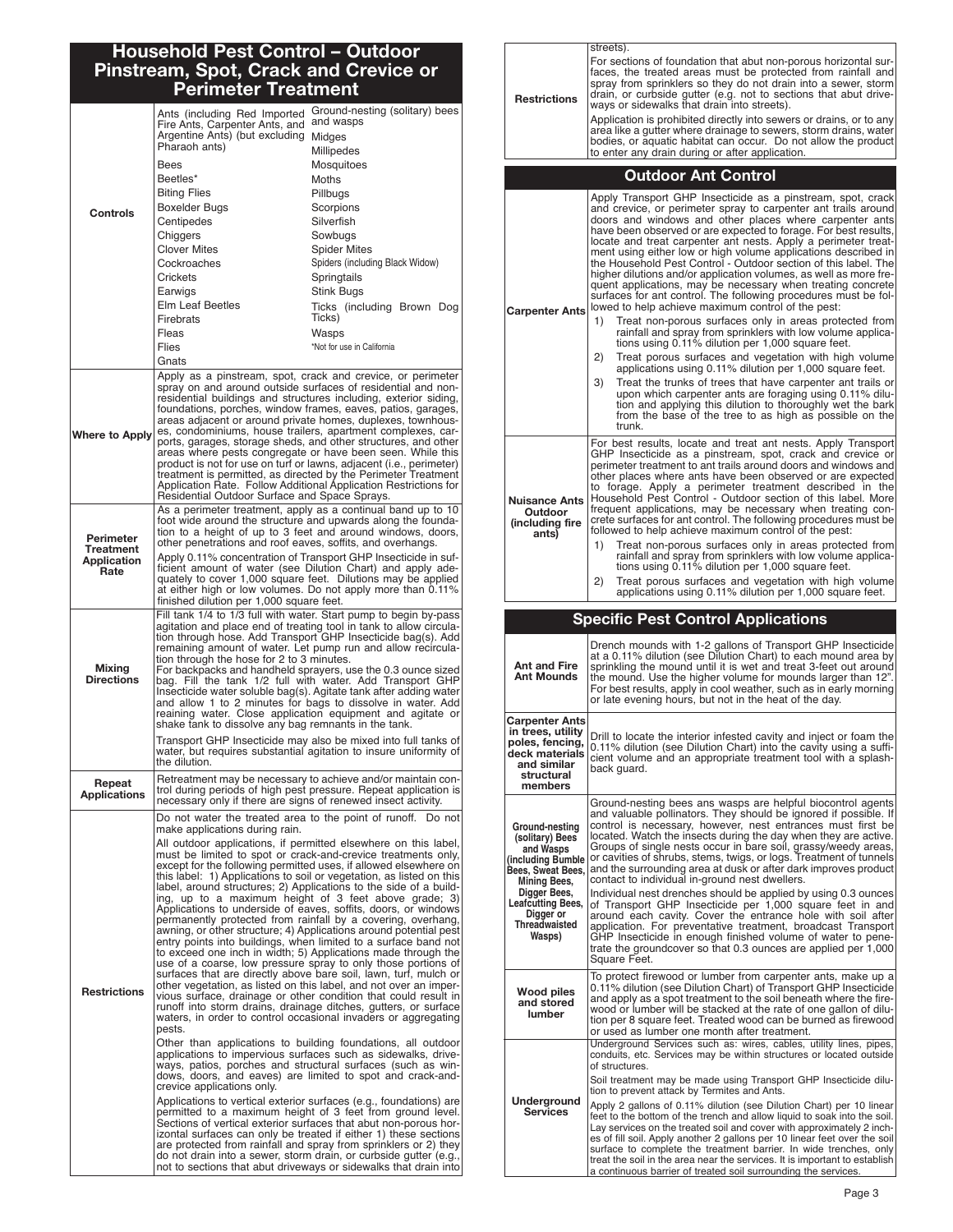| Underground<br><b>Services</b>                                                                                                                                                                                                                                                                                                                                                                                                                                                                                                                                                                                                                                                                                                                                                                                                                            | Where soil will not accept the above-labeled volume, 1 gallon of<br>0.11% dilution of Transport GHP Insecticide may be used per 10 lin-<br>ear feet of trench both to the bottom of the trench and over the soil<br>on top of the services.<br>Finish filling the trench with treated fill soil. The soil where each serv-<br>ice protrudes from the ground may be treated by trenching/rodding<br>of no more than 1 to 2 gallons of 0.11% dilution into the soil.           |
|-----------------------------------------------------------------------------------------------------------------------------------------------------------------------------------------------------------------------------------------------------------------------------------------------------------------------------------------------------------------------------------------------------------------------------------------------------------------------------------------------------------------------------------------------------------------------------------------------------------------------------------------------------------------------------------------------------------------------------------------------------------------------------------------------------------------------------------------------------------|------------------------------------------------------------------------------------------------------------------------------------------------------------------------------------------------------------------------------------------------------------------------------------------------------------------------------------------------------------------------------------------------------------------------------------------------------------------------------|
| Create an insecticidal barrier in the soil around wooden con-<br>structions such as signs, fences and landscape ornamentation<br>by applying a dilution.<br>Previously installed poles and posts may be treated by sub-sur-<br>face injection or treated by gravity-flow through holes made<br>Posts, Poles<br>from the bottom of a trench around the pole or post. Treat on all<br>and Other<br>sides to create a continuous insecticidal barrier around the<br><b>Constructions</b><br>pole. Use 1 gallon of 0.11% dilution (see Dilution Chart) per foot<br>of depth for poles and posts less than six inches in diameter.<br>For larger poles, use 1.5 gallons of 0.11% dilution per foot of<br>depth. Apply to a depth of 6 inches below the bottom of the<br>wood. For larger constructions, use 4 gallons per 10 linear feet<br>per foot of depth. |                                                                                                                                                                                                                                                                                                                                                                                                                                                                              |
| <b>Pests Under</b><br><b>Slabs</b>                                                                                                                                                                                                                                                                                                                                                                                                                                                                                                                                                                                                                                                                                                                                                                                                                        | Infestations of Arthropods, such as Ants, Cockroaches and<br>Scorpions inhabiting under slab areas may be controlled by<br>drilling and injecting or horizontal rodding and then injecting 1<br>gallon of 0.11% dilution (see Dilution Chart) per 10 square feet<br>or 2 gallons of 0.11% dilution per 10 linear feet.                                                                                                                                                       |
| <b>Pest Control in</b><br><b>Crawlspaces</b><br>and Voids                                                                                                                                                                                                                                                                                                                                                                                                                                                                                                                                                                                                                                                                                                                                                                                                 | Apply Transport GHP Insecticide 0.11% dilution (see Dilution<br>Chart) to all surfaces in crawlspace and/or voids to control ants,<br>fleas, roaches, scorpions, or other arthropods. Product may<br>also be applied through insecticidal delivery systems such as<br>piping or flexible tubing mounted under and/or around the struc-<br>ture as a crack and crevice or spot treatment. Treat surfaces to<br>point of runoff. Keep children and pets off surface until drv. |

|  | <b>Household Pest Control - Indoor</b>              |                                                                                                                                                                                                                                                                                                                                                                                                                                                                                                                                                                                                                                                                                                                   |  |
|--|-----------------------------------------------------|-------------------------------------------------------------------------------------------------------------------------------------------------------------------------------------------------------------------------------------------------------------------------------------------------------------------------------------------------------------------------------------------------------------------------------------------------------------------------------------------------------------------------------------------------------------------------------------------------------------------------------------------------------------------------------------------------------------------|--|
|  | <b>Controls</b>                                     | Ants (including Red Imported<br>Fire Ants, Carpenter Ants, and<br>Argentine Ants) (but excluding<br>Pharaoh ants)                                                                                                                                                                                                                                                                                                                                                                                                                                                                                                                                                                                                 |  |
|  |                                                     | Bed Bugs<br>Bees<br>Beetles (including Carpet Beetles)<br>Boxelder Bugs<br>Centipedes<br>Cockroaches<br>Crickets<br>Earwigs<br>Firebrats                                                                                                                                                                                                                                                                                                                                                                                                                                                                                                                                                                          |  |
|  |                                                     | Fleas<br>Flies                                                                                                                                                                                                                                                                                                                                                                                                                                                                                                                                                                                                                                                                                                    |  |
|  | Where to<br>Apply                                   | Apply for residual pest control in residential and non-residen-<br>tial buildings and structures. Apply either as a crack and<br>crevice, pinstream, spot, coarse, low-pressure spray (25 p.s.i.<br>or less) or with a paintbrush.<br>Apply to areas where pests hide, such as baseboards, cor-<br>ners, storage areas, closets, around water pipes, doors and<br>windows, attics and eaves, behind and under refrigerators,<br>dishwashers, cabinets, sinks, furnaces, stoves, the underside<br>of shelves, drawers and similar areas and other possible pest<br>harborage sites. Do not use as a space spray. Pay particular<br>attention to cracks and crevices. Do not apply as a broadcast<br>spray indoors. |  |
|  | <b>Application</b><br>Rate                          | Apply 0.11% concentration of active ingredient in sufficient<br>amount of water (see Dilution Chart) and apply adequately to<br>cover 1,000 square feet. Do not apply more than 0.11% fin-<br>ished dilution per 1,000 square feet                                                                                                                                                                                                                                                                                                                                                                                                                                                                                |  |
|  | Mixina<br><b>Directions</b>                         | For backpacks and handheld sprayers, use the 0.3 ounce<br>sized bag. Fill the tank 1/2 full with water. Add Transport GHP<br>Insecticide. Allow 1 to 2 minutes for bags to dissolve in water.<br>Add remaining water. Close application equipment and agitate<br>or shake tank to dissolve any bag remnants in the tank.<br>Mixing with warm water (68°F or higher) will decrease water<br>solble bag dissolution time.                                                                                                                                                                                                                                                                                           |  |
|  | Ants (includ-<br>ing Carpenter<br>Ants.             | Apply to areas where ants have been observed or are expect-<br>ed to forage. Particular attention should be given to treating<br>entry points into the home or premises such as around doors<br>and windows and other places where ants and ant trails may<br>be found.                                                                                                                                                                                                                                                                                                                                                                                                                                           |  |
|  | <b>Nuisance Ants</b><br>and Argentine<br>ants) (but | For added Carpenter Ant control, spray or foam into cracks<br>and crevices or drill holes and spray, mist or foam into voids<br>where Carpenter Ants or their nests are present.                                                                                                                                                                                                                                                                                                                                                                                                                                                                                                                                  |  |
|  | excluding<br>Pharaoh ants)                          | When using Transport GHP Insecticide in combination with<br>baits, apply Transport GHP Insecticide as instructed above,<br>and use baits in other areas that have not been treated with<br>Transport GHP Insecticide.                                                                                                                                                                                                                                                                                                                                                                                                                                                                                             |  |

|                                                      | To control Bed Bugs, use a 0.11% active ingredient dilution<br>rate where evidence of bed bugs occurs. (See Dilution chart<br>for mixing instructions)                                                                                                                                                                                                                                                                                                                                                          |
|------------------------------------------------------|-----------------------------------------------------------------------------------------------------------------------------------------------------------------------------------------------------------------------------------------------------------------------------------------------------------------------------------------------------------------------------------------------------------------------------------------------------------------------------------------------------------------|
|                                                      | Thorough application should be made to crack and crevices<br>where evidence of bed bugs occurs. This includes bed<br>frames, box springs, mattresses, inside empty luggage,<br>dressers and clothes closets and carpet edges, high and low<br>wall moldings and wallpaper edges, wall hangings, mirrors,<br>pictures, electrical switch plates, furniture, door frames, book-<br>cases and windowframes.                                                                                                        |
| <b>Bed Bugs</b>                                      | For infested mattresses, remove linens and wash before<br>reuse. Apply to tufts, seams, folds, and edges until moist.<br>Allow to dry before remaking bed.                                                                                                                                                                                                                                                                                                                                                      |
|                                                      | When treating furniture, pay special attention to tufts, folds,<br>seams and difficult-to-access areas. On furniture do not apply<br>to seating areas, arms or areas where direct skin contact can<br>occur.                                                                                                                                                                                                                                                                                                    |
|                                                      | Do not use this product on bed linens, pillows, or clothes.<br>Remove all clothes and other articles from luggage, dressers<br>or clothes closets before application. Allow all treated areas to<br>thoroughly dry before use. Not recommended for use as sole<br>protection against bedbugs.                                                                                                                                                                                                                   |
| Bees and<br>Wasps                                    | To control Bees, Wasps, Hornets, and Yellow Jackets<br>indoors, application should be made in the late evening when<br>insects are at rest. Spray liberally into hiding and breeding<br>places, especially under attic rafters, contacting as many<br>insects as possible.                                                                                                                                                                                                                                      |
| Occasional<br><b>Invaders</b>                        | To control Boxelder Bugs, Centipedes, Earwigs, Beetles,<br>Millipedes, Pillbugs, and Sowbugs, apply around doors and<br>windows and other places where these pests may be found<br>or where they may enter premises. Spray baseboards, stor-<br>age areas and other locations.                                                                                                                                                                                                                                  |
| Crawling and<br><b>Flying Insect</b><br><b>Pests</b> | To control Cockroaches, Crickets, Firebrats, Flies, Gnats,<br>Midges, Moths, Scorpions, Silverfish, Spiders, apply as a<br>coarse, low pressure spray to areas where these pests hide,<br>such as baseboards, corners, storage areas, closets, around<br>water pipes, doors and windows, attics and eaves, behind<br>and under dishwashers, refrigerators, cabinets, sinks, fur-<br>naces, and stoves, the underside of shelves, drawers and<br>similar areas. Pay particular attention to cracks and crevices. |
| <b>Restrictions</b>                                  | In the home, cover all food processing surfaces and utensils<br>during treatment or thoroughly washed before use. Remove<br>or cover exposed food before application. Application is pro-<br>hibited directly into sewers or drains, or to any area like a<br>quiter where drainage to sewers, storm drains, water bodies,<br>or aquatic habitat can occur. Do not allow the product to<br>enter any drain during or after application.                                                                         |

# **Specific Indoor Pest Control Applications**

**Warehouses and Stores** Transport GHP Insecticide may be applied as a spot or crack<br>and crevice treatment in non-food storage warehouses and<br>stores. Apply no more than 0.11% dilution (see Dilution Chart)<br>of Transport GHP Insecticide per 1,000 squ

# **Food/Feed Handling Establishment Applications**

|          | Ants (including Red                        | Flies                         |
|----------|--------------------------------------------|-------------------------------|
|          | Imported Fire Ants,<br>Carpenter Ants, and | Gnats                         |
|          | Argentine Ants) (but exclud-               | Midges                        |
|          | ing Pharaoh ants                           | Millipedes                    |
|          | <b>Bed Bugs</b>                            | Moths (including Cloth Moths) |
|          | <b>Bees</b>                                | Pillbugs                      |
| Controls | Beetles (including Carpet                  | Scorpions                     |
|          | Beetles)                                   | Silverfish                    |
|          | Boxelder Bugs                              | Sowbugs                       |
|          | Centipedes                                 | Spiders (including<br>Black   |
|          | Cockroaches                                | Widow and Brown Recluse)      |
|          | Crickets                                   | Springtails                   |
|          | Earwigs                                    | Stink bugs                    |
|          | Firebrats                                  | Ticks                         |
|          | Fleas                                      |                               |
|          |                                            |                               |